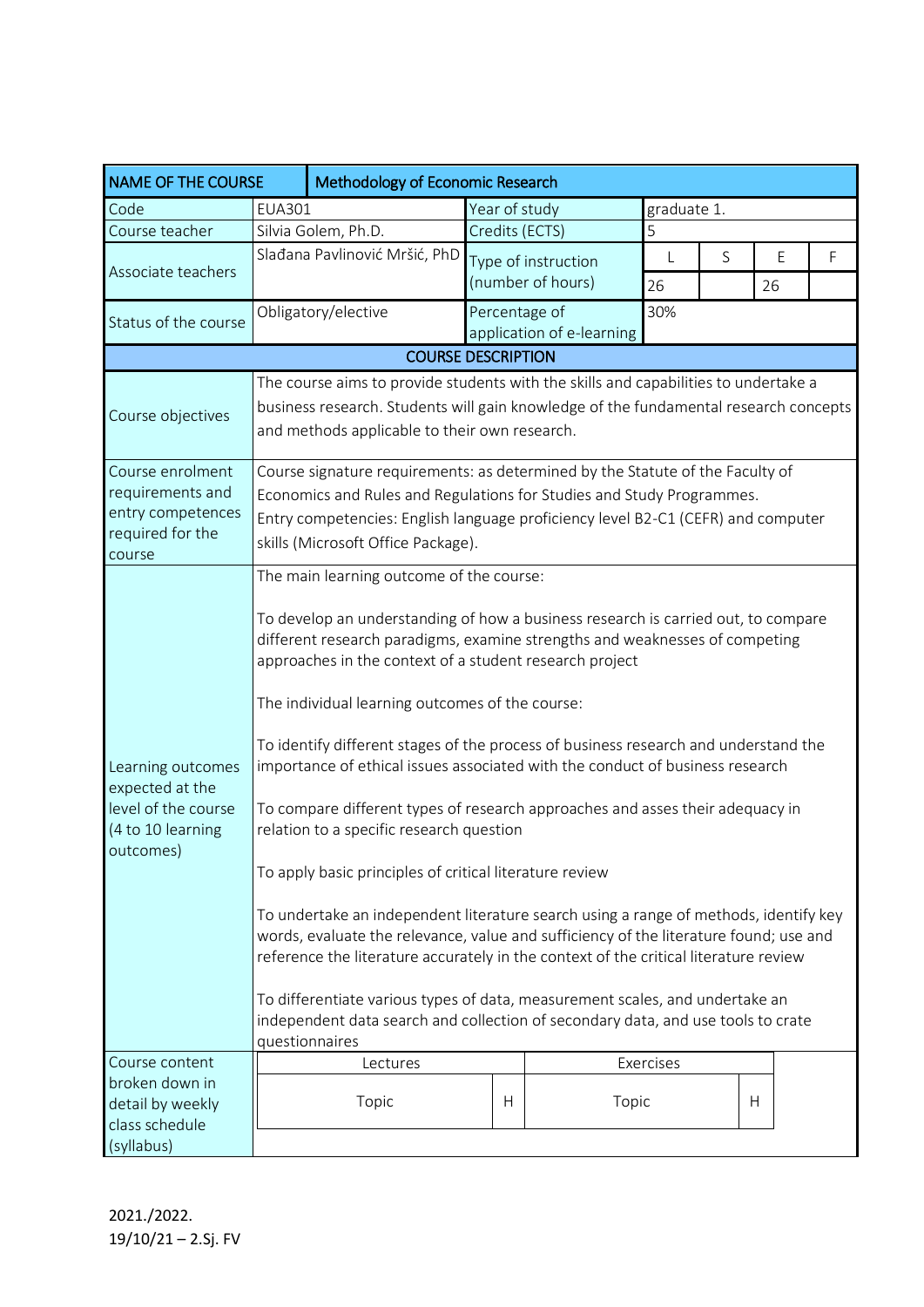| Introductory lecture.                                                                  | $\overline{2}$ | The nature of business<br>research. The research<br>processes.                                                                                                                                                                                                                 | $\overline{2}$ |  |
|----------------------------------------------------------------------------------------|----------------|--------------------------------------------------------------------------------------------------------------------------------------------------------------------------------------------------------------------------------------------------------------------------------|----------------|--|
| Ethics in business research.<br>Research ethics throughout the<br>research process.    | $\overline{2}$ | Plagiarism. Ethical issues in<br>the process of data<br>collection. Practical exercise:<br>Turnitin                                                                                                                                                                            | $\overline{2}$ |  |
| Research approaches and<br>research design. Generating<br>and refining research ideas. | 2              | Turning research ideas into<br>research project. Research<br>topic. Research structure<br>and stages. Practical<br>exercise: in small groups,<br>students generate and<br>refine research ideas                                                                                | $\overline{2}$ |  |
| Critical review of the literature.                                                     | 2              | Planning and conducting the<br>literature search. Obtaining<br>and evaluating the<br>literature. Practical exercise:<br>in small groups, students<br>read, compare and assess<br>different examples of<br>Literature Reviews<br>Quiz 1                                         | 2              |  |
| Sampling. Selecting samples.                                                           | $\overline{2}$ | Probability sampling. Non-<br>probability sampling.                                                                                                                                                                                                                            | 2              |  |
| Secondary data. Data bases.                                                            | 2              | Where to find and how to<br>obtain secondary data?<br>Practical exercise: students<br>gather economic data<br>through relevant economic<br>data sources                                                                                                                        | $\overline{2}$ |  |
| Collecting primary data using<br>questionnaires.                                       | $\overline{2}$ | An overview of<br>questionnaire techniques.<br>Deciding what data need to<br>be collected. Designing the<br>questionnaire.<br>Administering the<br>questionnaire. Practical<br>exercise: students create<br>on-line questionnaire using<br>appropriate on-line tools<br>Quiz 2 | 2              |  |
| Collecting primary data using<br>interviews.                                           | $\overline{2}$ | Types of interview.<br>Preparing for the interview<br>and interviewing<br>competence. Practical<br>exercise: students create<br>interviews using appropriate<br>tools                                                                                                          | 2              |  |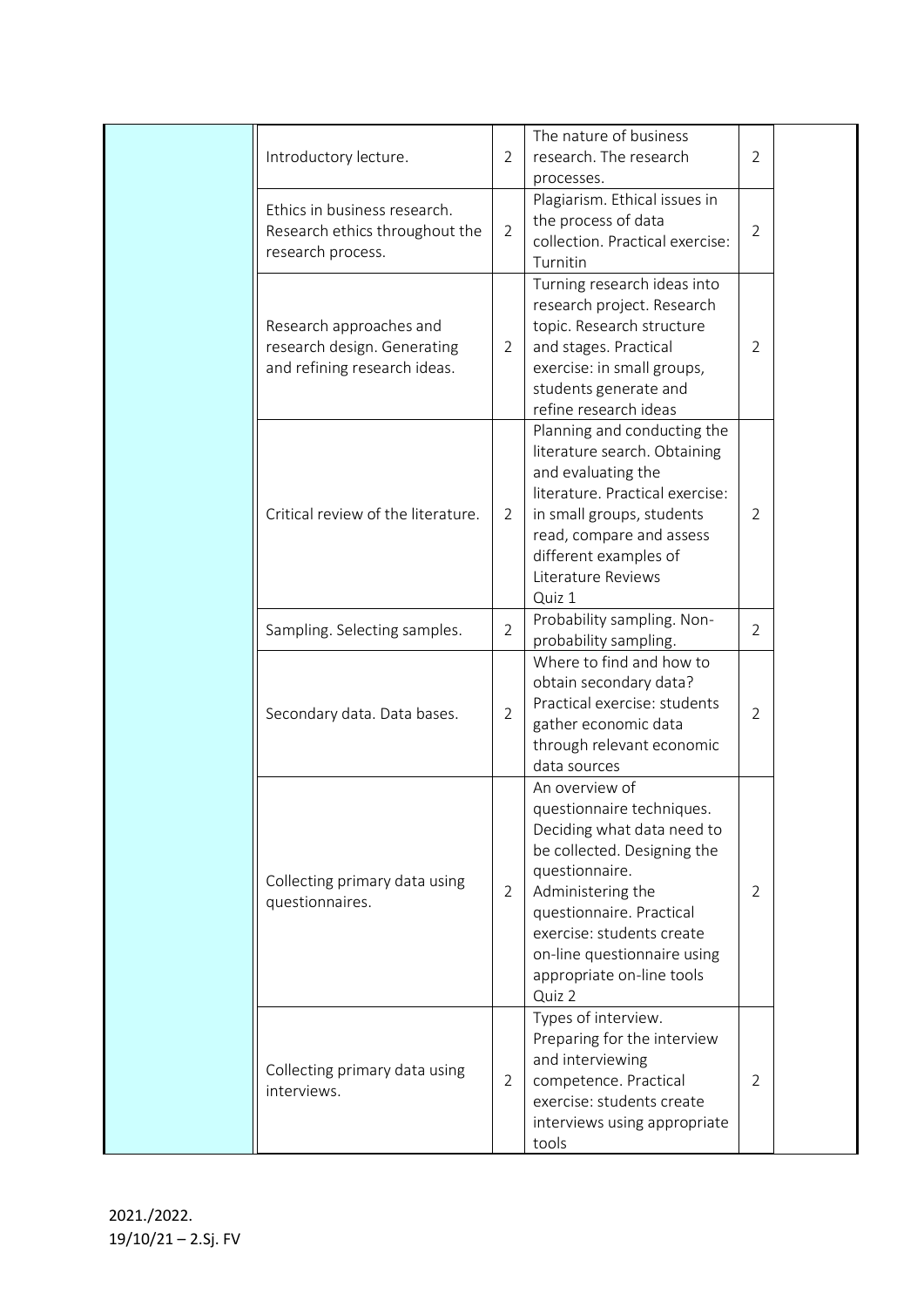|                                                           | Analysis of qualitative data.<br>Differences between<br>qualitative and quantitative<br>data.                                                                                                                                                                                                                                                       |                  |          | $\overline{2}$ | Preparing the data for<br>analysis. Approaches to<br>qualitative analysis.<br>Deductively based analytical<br>procedures. Inductively<br>based analytical procedures.                                                                                                                                   |                    |                |        |
|-----------------------------------------------------------|-----------------------------------------------------------------------------------------------------------------------------------------------------------------------------------------------------------------------------------------------------------------------------------------------------------------------------------------------------|------------------|----------|----------------|---------------------------------------------------------------------------------------------------------------------------------------------------------------------------------------------------------------------------------------------------------------------------------------------------------|--------------------|----------------|--------|
|                                                           | Analysis of quantitative data.                                                                                                                                                                                                                                                                                                                      |                  |          | $\overline{2}$ | Preparing, inputting and<br>checking data. Descriptive<br>statistics. Examining<br>relationships, differences<br>and trends. Practical<br>exercise: using real<br>economic data and relevant<br>econometric software<br>students produce data<br>description and estimate<br>basic causal relationships |                    | $\overline{2}$ |        |
|                                                           | Research results.                                                                                                                                                                                                                                                                                                                                   |                  |          | $\overline{2}$ | How to present the<br>obtained research results?<br>$\overline{2}$<br>Discussion. Conclusion.<br>Quiz 3                                                                                                                                                                                                 |                    |                |        |
|                                                           | Suggestions on how to write<br>and present a student project.                                                                                                                                                                                                                                                                                       |                  |          | $\overline{2}$ | Suggestions on how to write<br>and present a student<br>project. Practical exercise:<br>Two-page literature review                                                                                                                                                                                      |                    | $\overline{2}$ |        |
|                                                           | Developing an appropriate<br>writing style.                                                                                                                                                                                                                                                                                                         |                  |          | $\overline{2}$ | Referencing. Meeting the<br>technical criteria. Practical<br>exercise: Two-page<br>literature review                                                                                                                                                                                                    |                    |                |        |
|                                                           |                                                                                                                                                                                                                                                                                                                                                     |                  |          |                |                                                                                                                                                                                                                                                                                                         |                    |                |        |
| Format of<br>instruction                                  | <b>☑</b> lectures<br>$\mathbf{\mathbb{Z}}$ seminars and workshops<br>$\boxtimes$ exercises<br>$\Box$ on line in entirety<br>☑ partial e-learning<br>$\Box$ field work                                                                                                                                                                               |                  |          |                | ☑ independent assignments<br>$\boxtimes$ multimedia<br>$\Box$ laboratory<br>$\square$ work with mentor<br>$\Box$ (other)                                                                                                                                                                                |                    |                |        |
| Student<br>responsibilities                               | Students taking this course are expected to attend classes and to complete the<br>assigned tasks. Regular class attendance is expected of all students taking this course -<br>students are required to attend lectures at least 50% of total lectures held. Any<br>violation against this rule may cause the ineligibility to take the final exam. |                  |          |                |                                                                                                                                                                                                                                                                                                         |                    |                |        |
| Screening student<br>work (name the<br>proportion of ECTS | Class<br>1 ECTS<br>attendance<br>Experimental                                                                                                                                                                                                                                                                                                       |                  | Research |                |                                                                                                                                                                                                                                                                                                         | Practical training |                | 1 ECTS |
| credits for each                                          | Report<br>work                                                                                                                                                                                                                                                                                                                                      |                  |          |                |                                                                                                                                                                                                                                                                                                         | (Other)            |                |        |
| activity so that the<br>total number of                   | Essay                                                                                                                                                                                                                                                                                                                                               | Seminar<br>essay |          |                |                                                                                                                                                                                                                                                                                                         | (Other)            |                |        |

2021./2022. 19/10/21 – 2.Sj. FV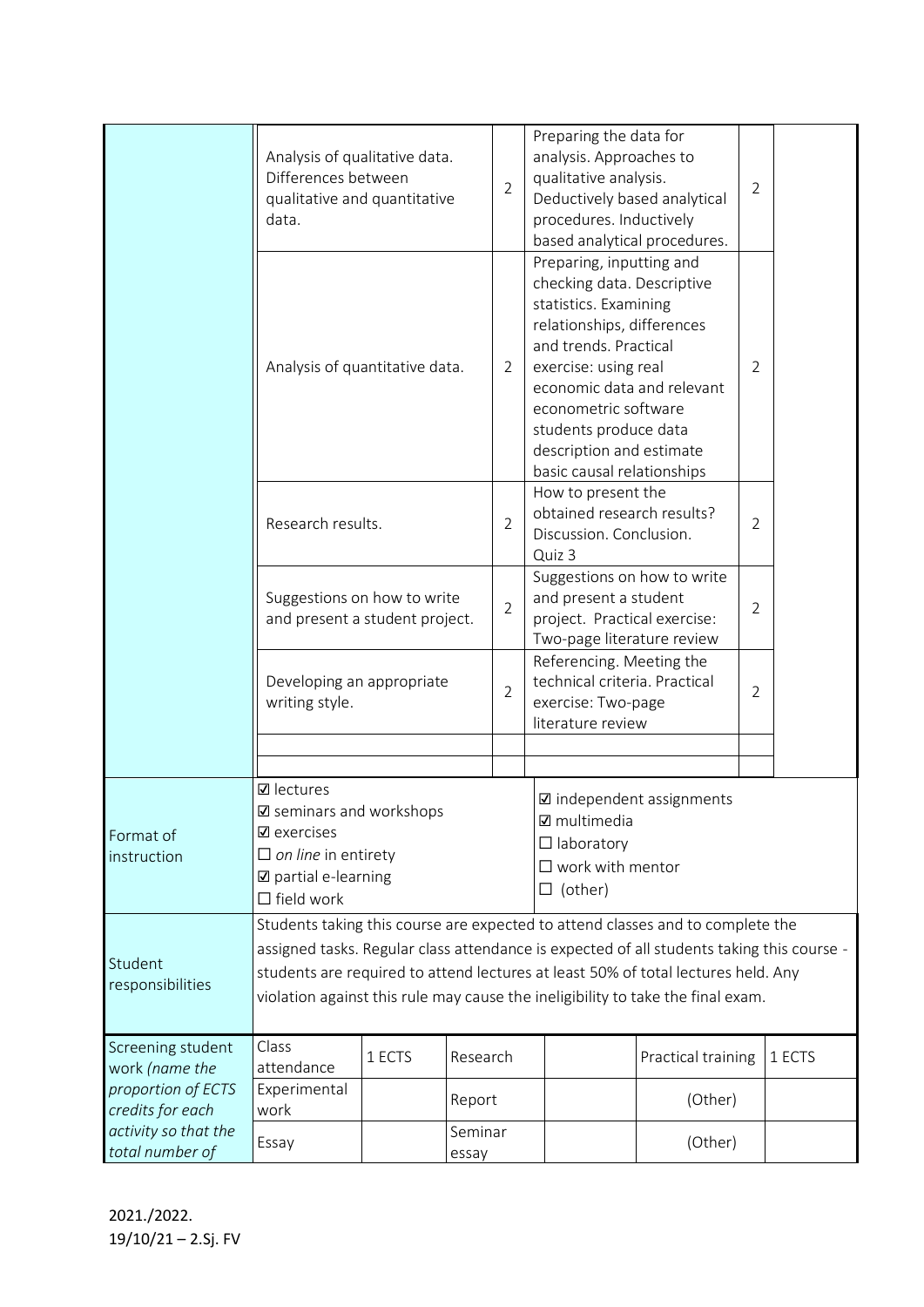| ECTS credits is equal                                                       | Tests                                                                                                                                                                                                                                                                                                                                                                                                                                                                                                                                                                                                                                                                                                                                                                                                                                                                                             | 3ECTS <sup>1</sup> | Oral exam    |                              | (Other)                               |                                 |  |  |  |
|-----------------------------------------------------------------------------|---------------------------------------------------------------------------------------------------------------------------------------------------------------------------------------------------------------------------------------------------------------------------------------------------------------------------------------------------------------------------------------------------------------------------------------------------------------------------------------------------------------------------------------------------------------------------------------------------------------------------------------------------------------------------------------------------------------------------------------------------------------------------------------------------------------------------------------------------------------------------------------------------|--------------------|--------------|------------------------------|---------------------------------------|---------------------------------|--|--|--|
| to the ECTS value of<br>the course)                                         | Written exam                                                                                                                                                                                                                                                                                                                                                                                                                                                                                                                                                                                                                                                                                                                                                                                                                                                                                      |                    | Project      |                              | (Other)                               |                                 |  |  |  |
| Grading and<br>evaluating student<br>work in class and at<br>the final exam | There will be a mid-term and an end-term exam organised. Only students who have<br>passed the mid-term exam will be allowed to take the end-term exam. Additionally,<br>students are expected to undertake an exercise to demonstrate the basic concepts of<br>the critical literature review. Students are also expected to apply descriptive statistics<br>calculation using STATA programme. The results of the two exams (mid- and end-<br>term) account for 70% of the final grade. The critical review exercise and STATA<br>descriptive statistics exercise accounts for the rest of the final grade (15%+15%=30%)<br>The final grade is calculated as follows:<br>-average result of the three positively marked mid-term exams, multiplied by 0.7<br>- average result of the literature review exercise, multiplied by 0.15<br>-average result of the STATA exercise, multiplied by 0.15 |                    |              |                              |                                       |                                 |  |  |  |
|                                                                             | Alternatively, students can take the final (written) exam which will be organised during<br>the examination period.<br>Points scores and grades:<br>fail $(1)$<br>$0 - 49$<br>$50 - 62$<br>pass $(2)$<br>good(3)<br>63-75<br>76-87<br>very good (4)<br>88-100 excellent (5)                                                                                                                                                                                                                                                                                                                                                                                                                                                                                                                                                                                                                       |                    |              |                              |                                       |                                 |  |  |  |
|                                                                             |                                                                                                                                                                                                                                                                                                                                                                                                                                                                                                                                                                                                                                                                                                                                                                                                                                                                                                   |                    | <b>Title</b> |                              | Number of<br>copies in the<br>library | Availability via<br>other media |  |  |  |
| Required literature<br>(available in the<br>library and via other<br>media) | Saunders, M., Lewis, P. and Thornhill, A., 2009.<br>Research Methods for Business Students, 5.ed., Essex:<br>Prentice Hall.                                                                                                                                                                                                                                                                                                                                                                                                                                                                                                                                                                                                                                                                                                                                                                       |                    |              | electronically               |                                       |                                 |  |  |  |
|                                                                             | Lecture notes                                                                                                                                                                                                                                                                                                                                                                                                                                                                                                                                                                                                                                                                                                                                                                                                                                                                                     |                    |              | electronically<br>via Moodle |                                       |                                 |  |  |  |
|                                                                             |                                                                                                                                                                                                                                                                                                                                                                                                                                                                                                                                                                                                                                                                                                                                                                                                                                                                                                   |                    |              |                              |                                       |                                 |  |  |  |
|                                                                             |                                                                                                                                                                                                                                                                                                                                                                                                                                                                                                                                                                                                                                                                                                                                                                                                                                                                                                   |                    |              |                              |                                       |                                 |  |  |  |
|                                                                             |                                                                                                                                                                                                                                                                                                                                                                                                                                                                                                                                                                                                                                                                                                                                                                                                                                                                                                   |                    |              |                              |                                       |                                 |  |  |  |
|                                                                             |                                                                                                                                                                                                                                                                                                                                                                                                                                                                                                                                                                                                                                                                                                                                                                                                                                                                                                   |                    |              |                              |                                       |                                 |  |  |  |
|                                                                             |                                                                                                                                                                                                                                                                                                                                                                                                                                                                                                                                                                                                                                                                                                                                                                                                                                                                                                   |                    |              |                              |                                       |                                 |  |  |  |

 1, 3 Students who have passed mid- and end-term exams, do not have to take the final written exam.